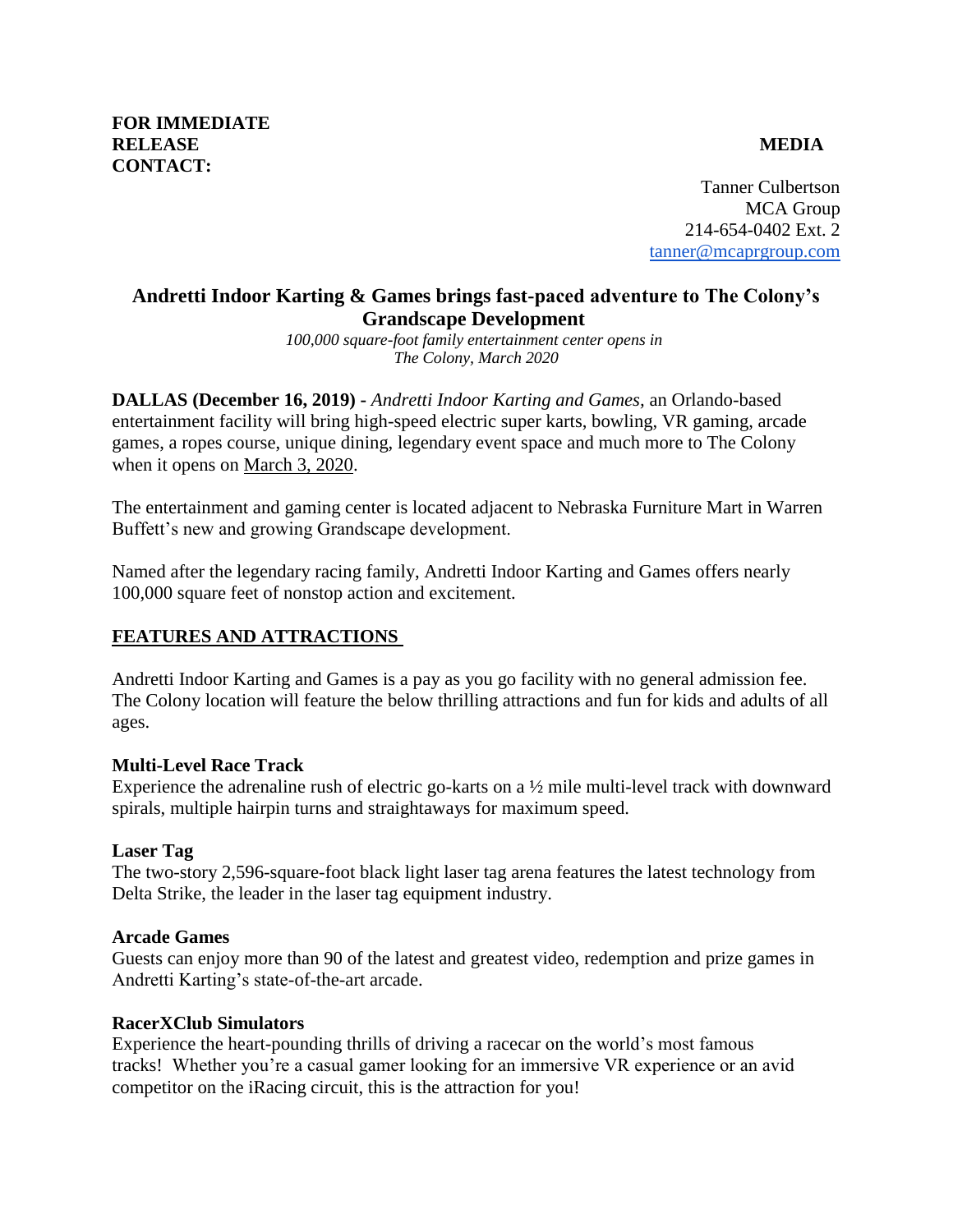### **Ropes Course with Zip Line**

Take your entertainment experience to a whole new level on the indoor high adventure ropes course that towers several feet above the arcade. Both the beginner and the advanced adventurer will delight as they tackle multiple obstacles and fly through the finish on a curved rail zip line.

### **Hologate VR**

Hologate is a four-player virtual reality attraction that delivers a full sensory immersion experience using advanced graphic technology on a 90fps headset hat makes every motion feel real with no lagging, buffering and no motion sickness. Spectators will feel like they are part of the experience as they take in the action on the monitors above the open air playing space.

### **Hyperdeck VR**

Hyperdeck is a four-person virtual reality experience that employs 360 degrees of strong wind machines, elevated projected heat mechanisms and a full motion platform that lifts and lowers the players to correspond with the action of the story. Players will be transported to parallel universes where their fate might be unexpectedly altered by participation from the spectators with beneficial power-ups from crystals or unexpected threats that could make their lives easier or so much harder! The Hyperdeck is a theme park level attraction pushing the limits of motion in VR with zero motion sickness.

#### **Duck Pin Bowling**

Spare yourself from the same old bowling experience and rack up the fun in a whole new way on eight uniquely designed black-lit lanes. When hunger rolls in, no need to split as dedicated bowling servers deliver fresh hand-crafted selections from the bar and dining menu directly to your lane.

## **DINING OPTIONS**

The food and fun are at a higher level at Andretti Indoor Karting and Games. Award-winning Corporate Chef, Richard Pacilio, takes great pride in this menu with fresh takes on classic recipes.

Andretti Karting at The Colony will offer several dining options including a Food Truck Plaza, sit-down dining, a dessert bar and multiple bars.

The indoor Food Truck Plaza will feature three different food trucks and a Dessert Bar:

- **Fusion Bowl** featuring Asian cuisine including bowls hot off the wok, cold bowls and spring rolls.
- **Mama Andretti's** featuring Italian cuisine including salads and brick oven pizzas and calzones.
- **Let's Roll Diner** featuring American cuisine including wings, burgers, sandwiches and chicken tenders.

The Main Bar, Sky Bar and Sky Bar Patio area will feature the full restaurant menu including Shareables, Salads, Asian Bowls, Burgers, Sandwiches, Brick Oven Pizzas & Calzones, Chef-Crafted Entrees and Desserts. In addition to dining, guests can also enjoy two full bars, lounge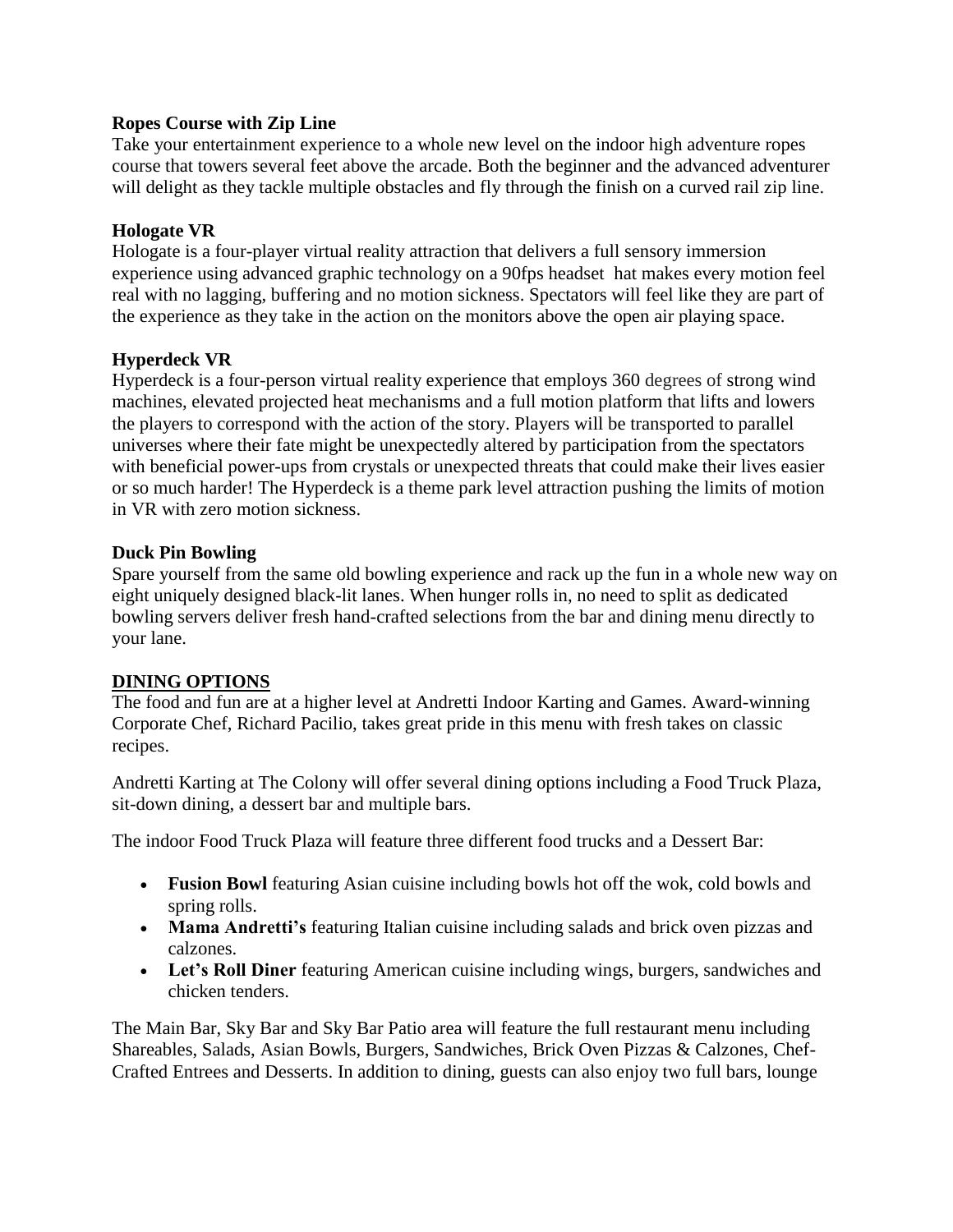areas and a semi-covered patio on the second floor where guests can relax and enjoy a meal or specialty cocktail as they take in all the sights and action of the outside plaza below.

## **SPECIAL EVENTS**

With more than 4,000 square feet of dedicated private event space, Andretti Indoor Karting & Games is ideal for corporate events, birthday parties and any special occasions of any size. There are a wide variety of birthday party packages and add-ons to customize each event to the unique vision of the planner or the team building corporate goals of the CEO. Event spaces include:

- **Full Grand Room:** 300-person capacity
- **Half Grand Room:** 200-person capacity
- **VIP Rooms (3):** 25-person capacity per room
- **Mario Room:** Viewing Area with two glass walls overlooking the Arcade and Track.

## **HIRING**

Andretti Karting is hiring for approximately 350 positions, including game and attraction attendants, culinary, janitorial, mechanics and much more. Employees must be at least 18 years old.

Two hiring fairs will take place in January & February on the following dates and locations: Fairfield by Marriott in The Colony- January 13- January 18, January 20, January 24- 25, January 27- February 1, February 3- February 5 and February 10-14 and Courtyard by Marriott Plano/The Colony- January 21-23 and February 6-8. The Job Fair hours will be Monday- Friday 9:00am- 6:00pm and on Saturdays 10:00am- 4:00pm.

For more information on open positions and to submit your application in advance, visit [andrettikarting.com/careers.](http://www.andrettikarting.com/careers)

## **UPCOMING LOCATIONS**

Andretti Indoor Karting and Games will open its third Texas location in Katy in March 2020.

## **ADDRESS & MEDIA ASSETS**

Andretti Indoor Karting and Games is located at 5752 Grandscape Blvd., Suite 100, The Colony, Texas 75056. To view renderings and photos, [click here.](https://www.dropbox.com/sh/eo6egm4orqi8v88/AAAn5oda1h_oBV3RzQCJsDCWa?dl=0) For more information, visit [www.andrettikarting.com.](http://www.andrettikarting.com/)

## **About Andretti Indoor Karting & Games:**

Andretti Indoor Karting and Games was established in 2001 and is based in Orlando, Florida. They currently have four state of the art entertainment and event destinations located in Florida, Georgia and Texas. Two additional locations will be opening in 2020 in The Colony, Texas and Katy, Texas. Andretti Indoor Karting and Games has undergone exponential expansion over the last four years and will be debuting several more of their legendary entertainment centers across the United States in the near future. Their locations feature varying entertainment options all under one roof including high-speed super-karts, multi-level tracks, state of the art arcade,